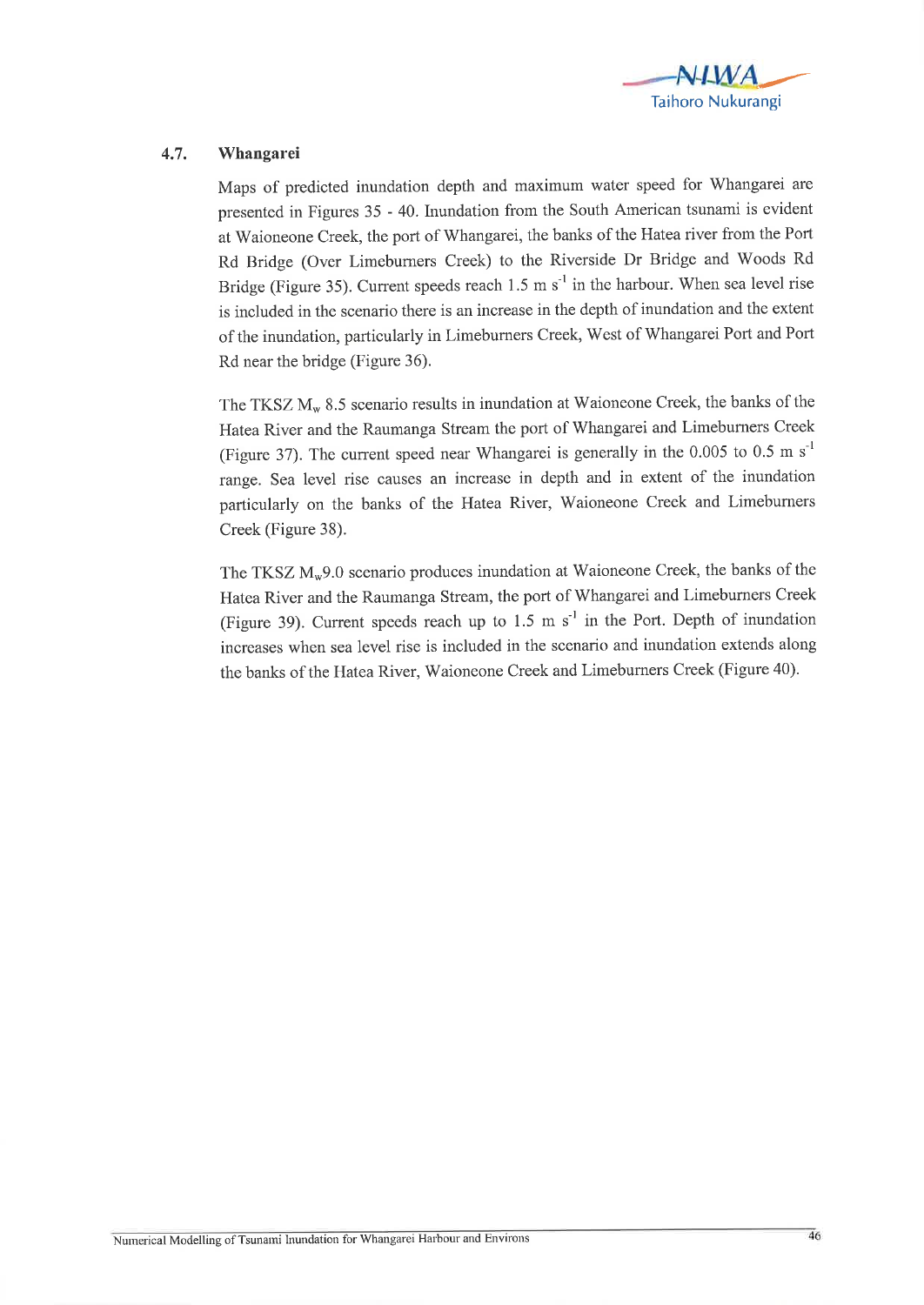



Figure 35: Whangarei: Maximum inundation depth (upper) and speed (lower) plots for the South American tsunami scenario at MHWS (to extent of LIDAR) in the Whangarei Harbour.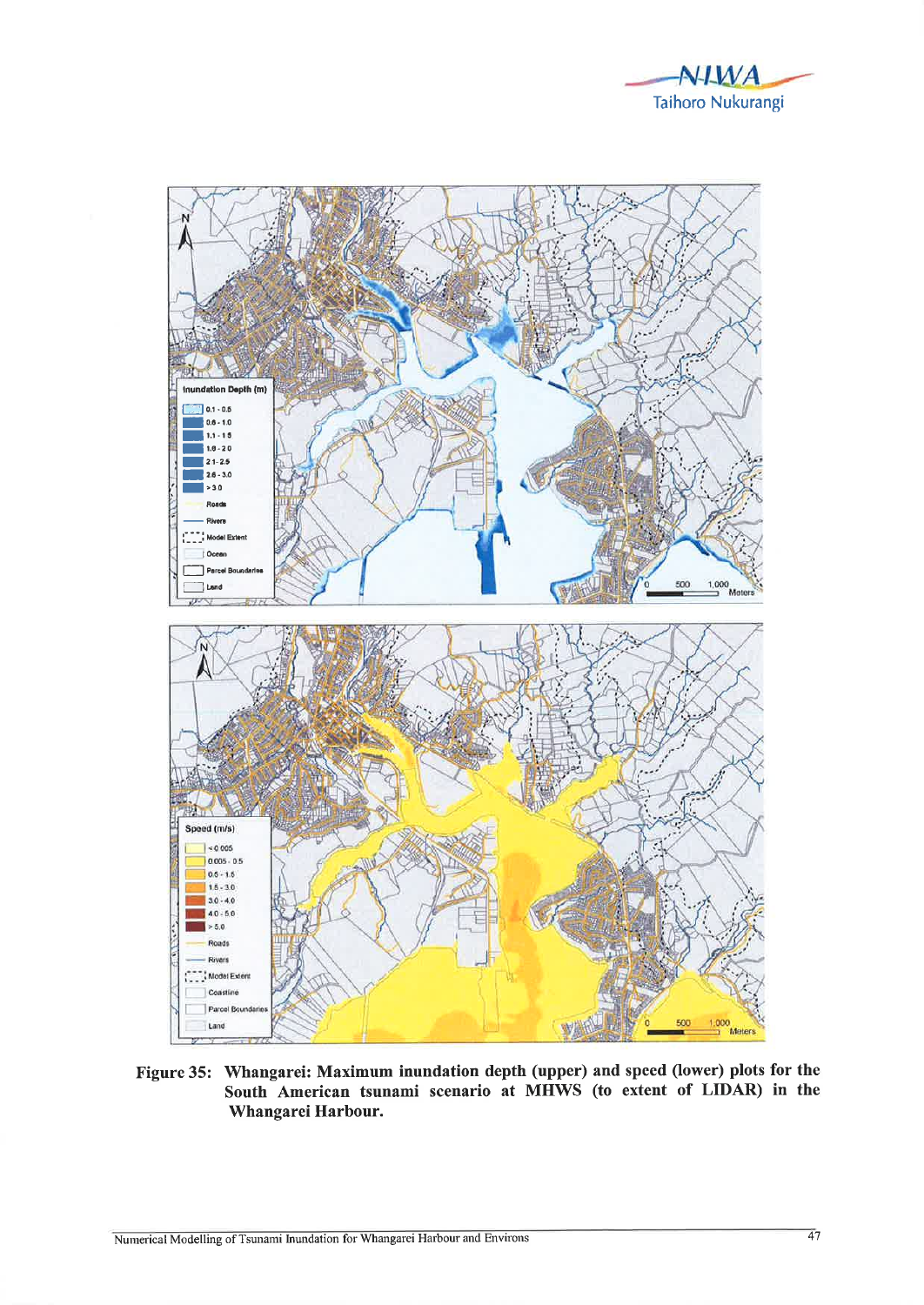



Figure 36: Whangarei: Maximum inundation depth (upper) and speed (lower) plots for the South American tsunami scenario at MHWS + 50cm (to extent of LIDAR) in Whangarei Harbour.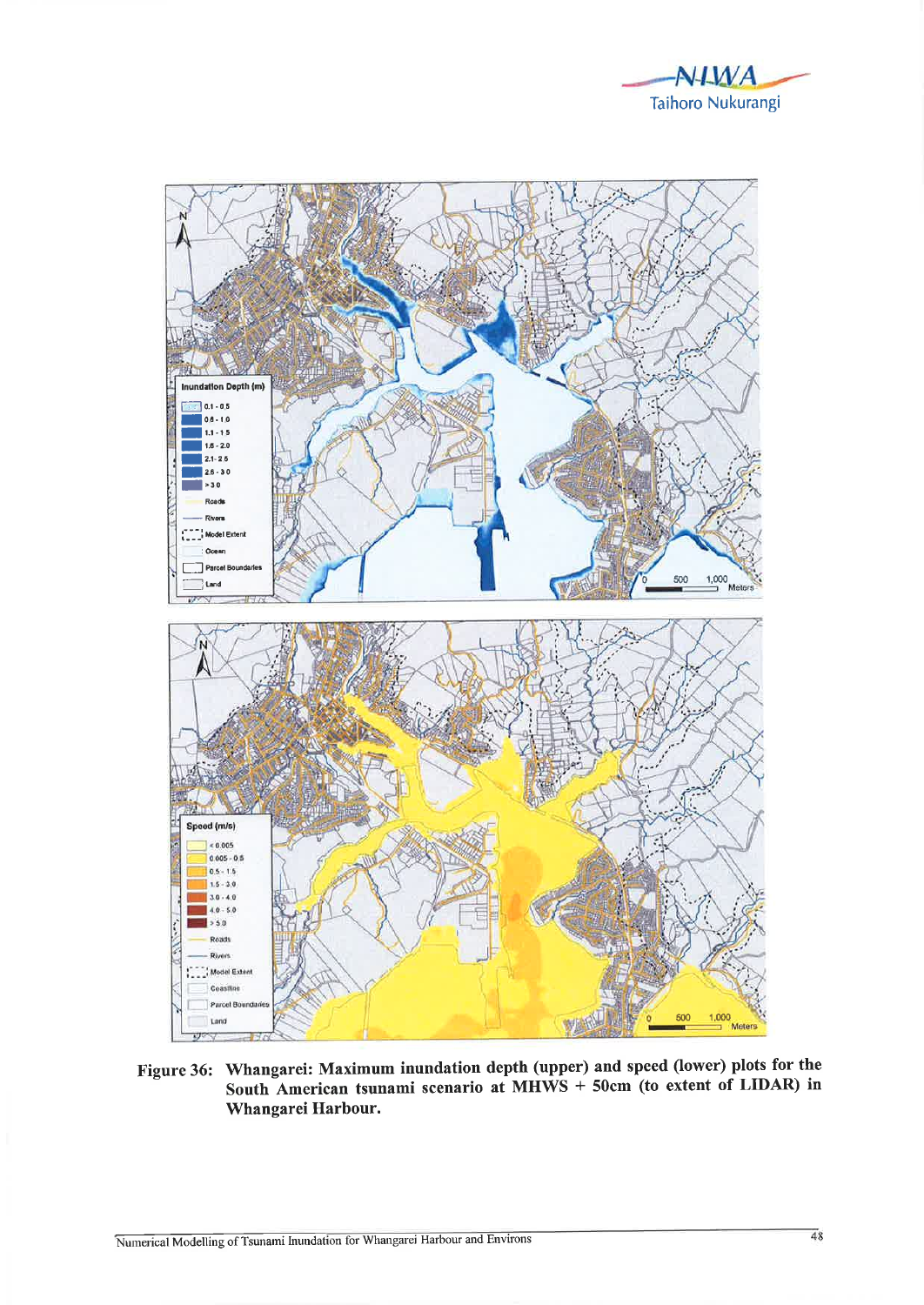



Figure 37: Whangarei: Maximum inundation depth (upper) and speed (lower) plots for the M<sub>w</sub> 8.5 Tonga-Kermadec subduction zone scenario at MHWS (to extent of LIDAR) in Whangarei Harbour.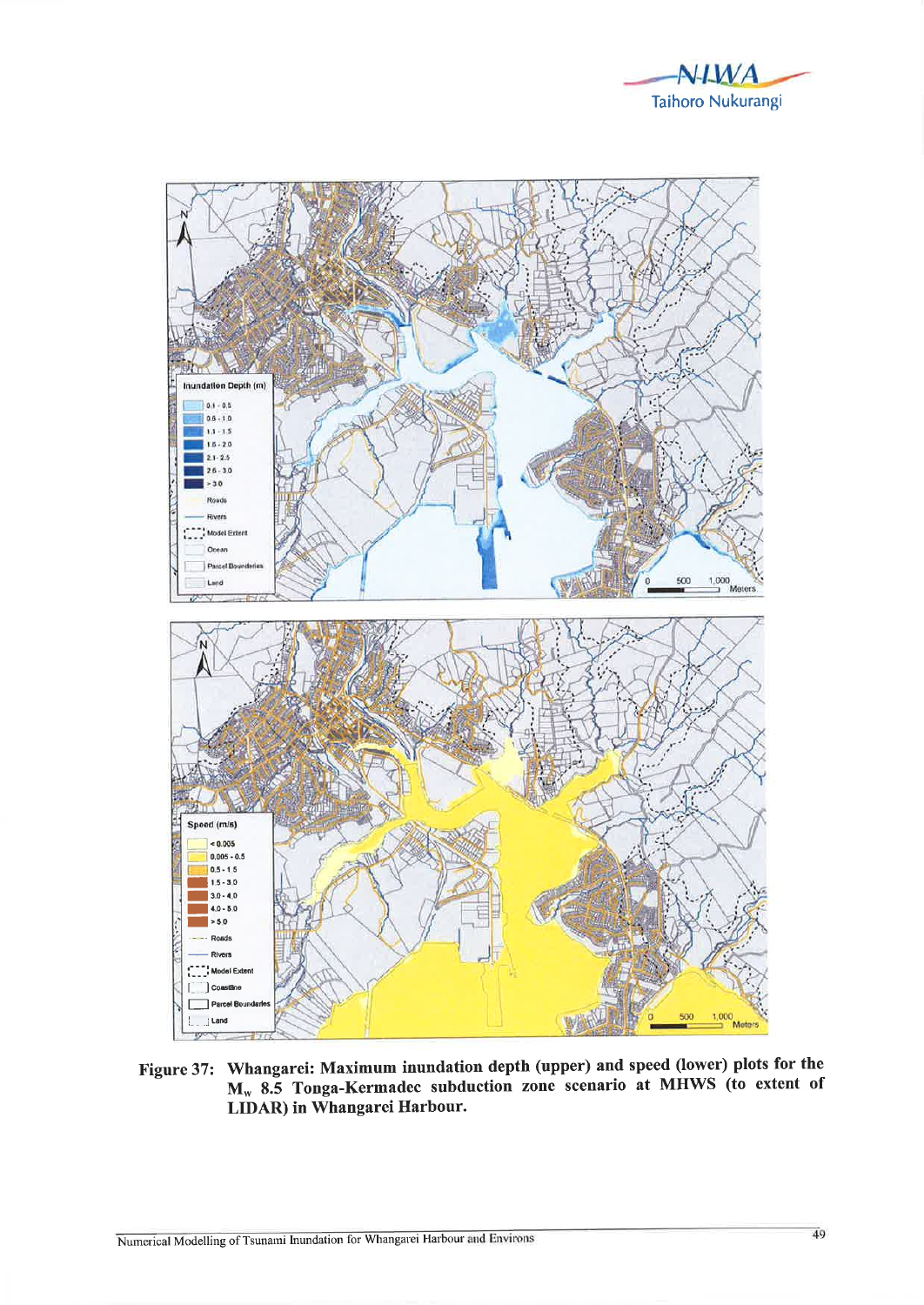



Figure 38: Whangarei: Maximum inundation depth (upper) and speed (lower) plots for the  $M_w$  8.5 Tonga-Kermadec subduction zone scenario at MHWS + 50cm (to extent of LIDAR) in Whangarei Harbour.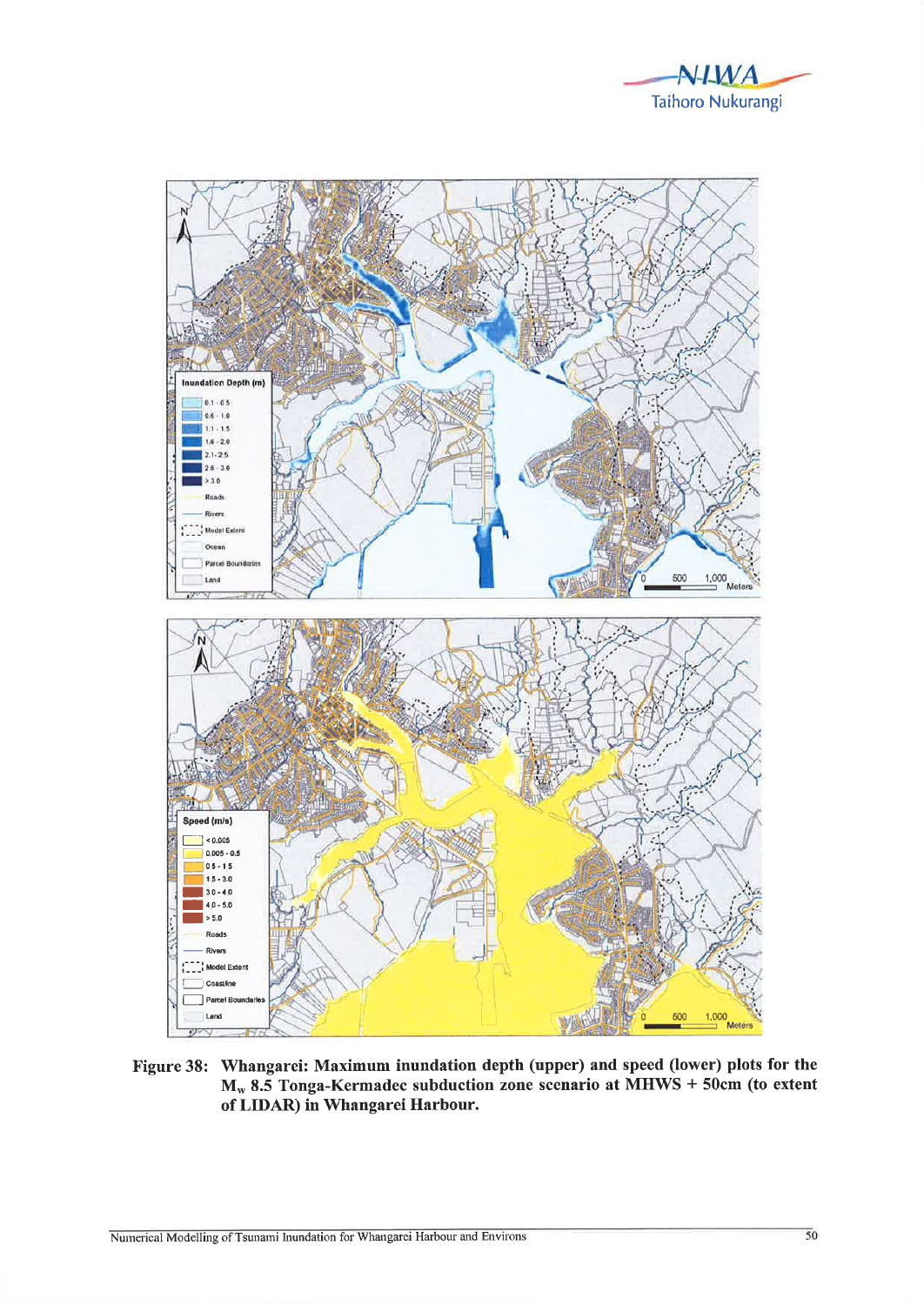



Figure 39: Whangarei: Maximum inundation depth (upper) and speed (lower) plots for the "9.0 Tonga-Kermadec subduction zone scenario at MHWS (to extent of LIDAR)  $\mathbf{M}$ in Whangarei Harbour.